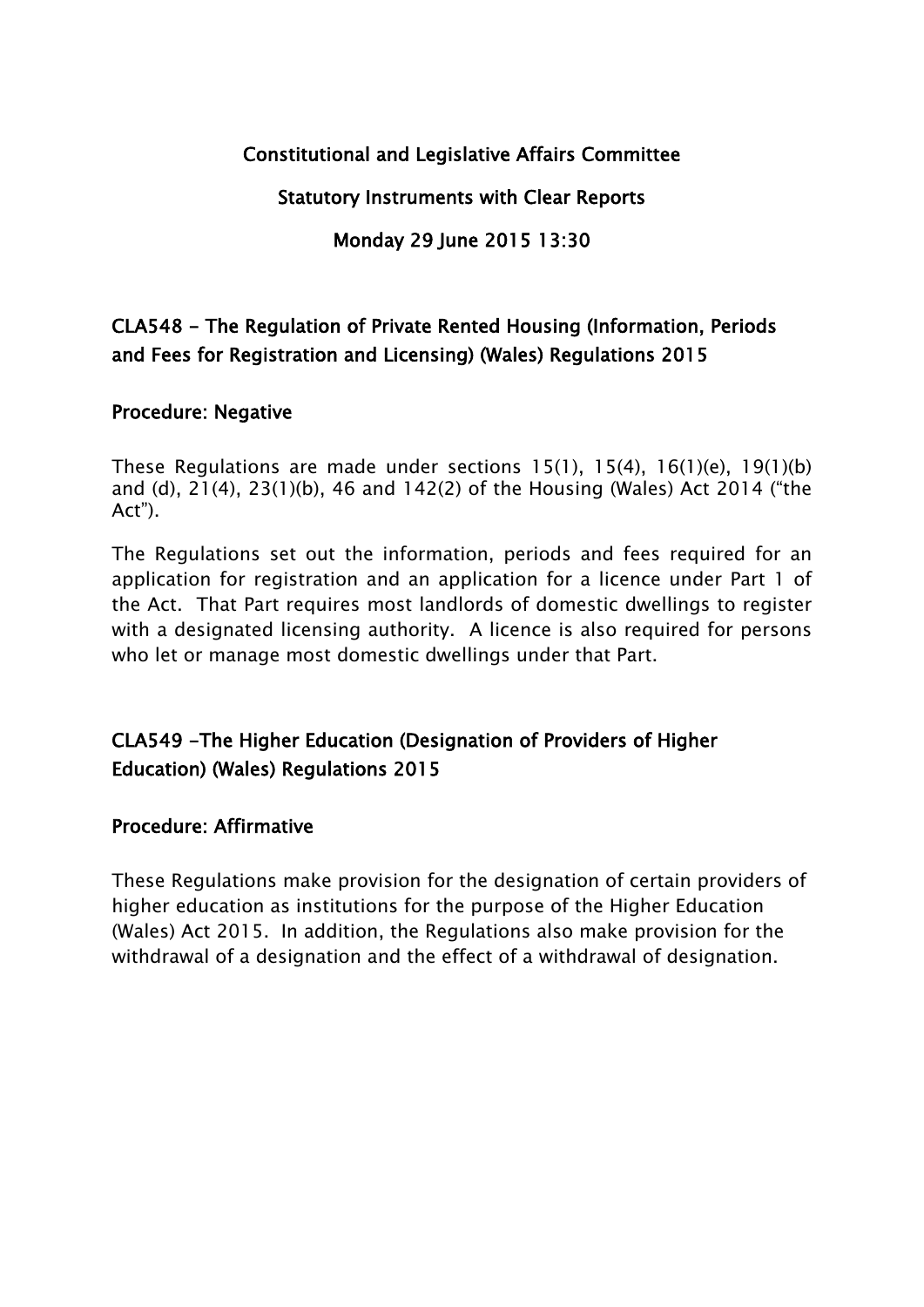## **CLA550 - The Higher Education (Amounts) (Wales) Regulations 2015**

#### **Procedure: Affirmative**

These Regulations prescribe the maximum amount which an institution with an approved fee and access plan in force will be able to charge by way of tuition fees for full-time undergraduate courses. Regulation 3 specifies that amount as £9,000 and regulations 4, 5 and 6 prescribe lower maximum amounts in respect of certain courses.

# **CLA551 -The Higher Education (Fee and Access Plans) (Wales) Regulations 2015**

#### **Procedure: Affirmative**

These Regulations make provision about fee and access plans as defined in section 2(2) of the Higher Education (Wales) Act 2015 ('the 2015 Act')

In particular, the Regulations set out the information required in a fee and access plan, and the matters the Higher Education Funding Council for Wales ('HEFCW') will take into account when considering the plan for approval. Higher education institutions which want courses to be automatically designated for the purpose of student support (such that students may be eligible for fee grants and loans) must have an approved fee and access plan in place. Once a plan is approved, the institution becomes subject to the provisions of the 2015 Act.

## **CLA552 - The Emissions Performance Standard (Enforcement) (Wales) Regulations 2015**

#### **Procedure: Negative**

The Energy Act 2013 imposes an "emissions limit duty" on operators of certain fossil fuel plants. The emissions limit duty ensures that annual carbon dioxide emissions attributable to fossil fuels do not exceed certain amounts.